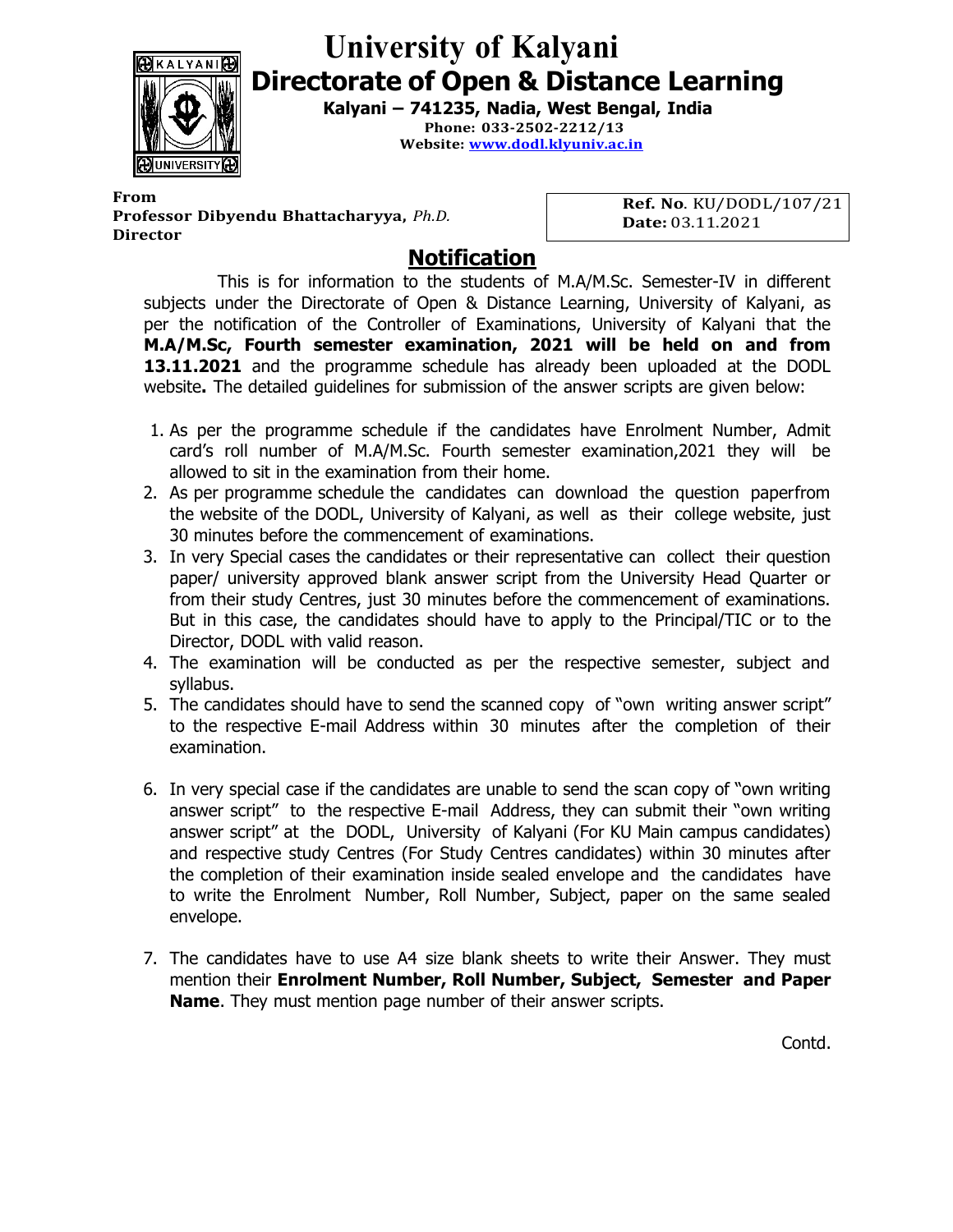- 8. The candidates will try to write appropriate short answer according to the question. The answer must be written by their own hand and language.
- 9. In any circumstance the answer script will not be accepted if the candidates send their answer script to the E-mail Address or at the respective study centres after the schedule time and date.
- 10. The "Subject" of the e-mail will be the Enrolment Number and the Name of the Subject (For example, KU/MA/ENG/0001/19\_ENGLISH). The "name" of the individual PDF(s) will be the paper codes.

Sd/- Director, DODL University of Kalyani

The list of the subject-wise official E-mail Addresses, where the candidates will submit their Answer Scripts, are given below:

| <b>Subject</b>            | <b>Enrolment No.</b>                                                                                                            | <b>E-Mail Address</b>             |
|---------------------------|---------------------------------------------------------------------------------------------------------------------------------|-----------------------------------|
| M.A. in<br><b>Bengali</b> | For the Candidates of the Study<br><b>Centres in the district of Nadia</b>                                                      | bengali4dodl@klyuniv.ac.in        |
|                           | For the studentsof the Study<br><b>Centres in the district of</b><br><b>Murshidabad</b>                                         | bengalisem4dodl@gmail.com         |
|                           | For the studentsof KU Main Campus<br>(Enrolment no<br>KU/MA/BEN/0001/19-<br>KU/MA/BEN/0250/19)                                  | ben1sem4kudodl@gmail.com          |
|                           | For the studentsof KU Main Campus<br>(Enrolment no<br>KU/MA/BEN/0251/19-<br>KU/MA/BEN/0471/19) and<br><b>Renewal Candidates</b> | ben3sem4kudodl@gmail.com          |
|                           | For the Candidatesof the Study<br><b>Centres in the district of Nadia</b><br>and Murshidabad                                    | englishdodl1@gmail.com            |
| M.A. in<br><b>English</b> | For the studentsof KU Main<br><b>Campus</b>                                                                                     | englishdodl2@gmail.com            |
| <b>M.A. inHistory</b>     | For the Candidatesof the Study<br><b>Centres in the</b><br>district of Nadia                                                    | historydodl.nadia@gmail.com       |
|                           | For the studentsof the Study<br><b>Centres in the district of</b><br><b>Murshidabad</b>                                         | historydodl.murshidabad@gmail.com |
|                           | For the students of KU Main<br><b>Campus</b>                                                                                    | historydodl.ku@gmail.com          |